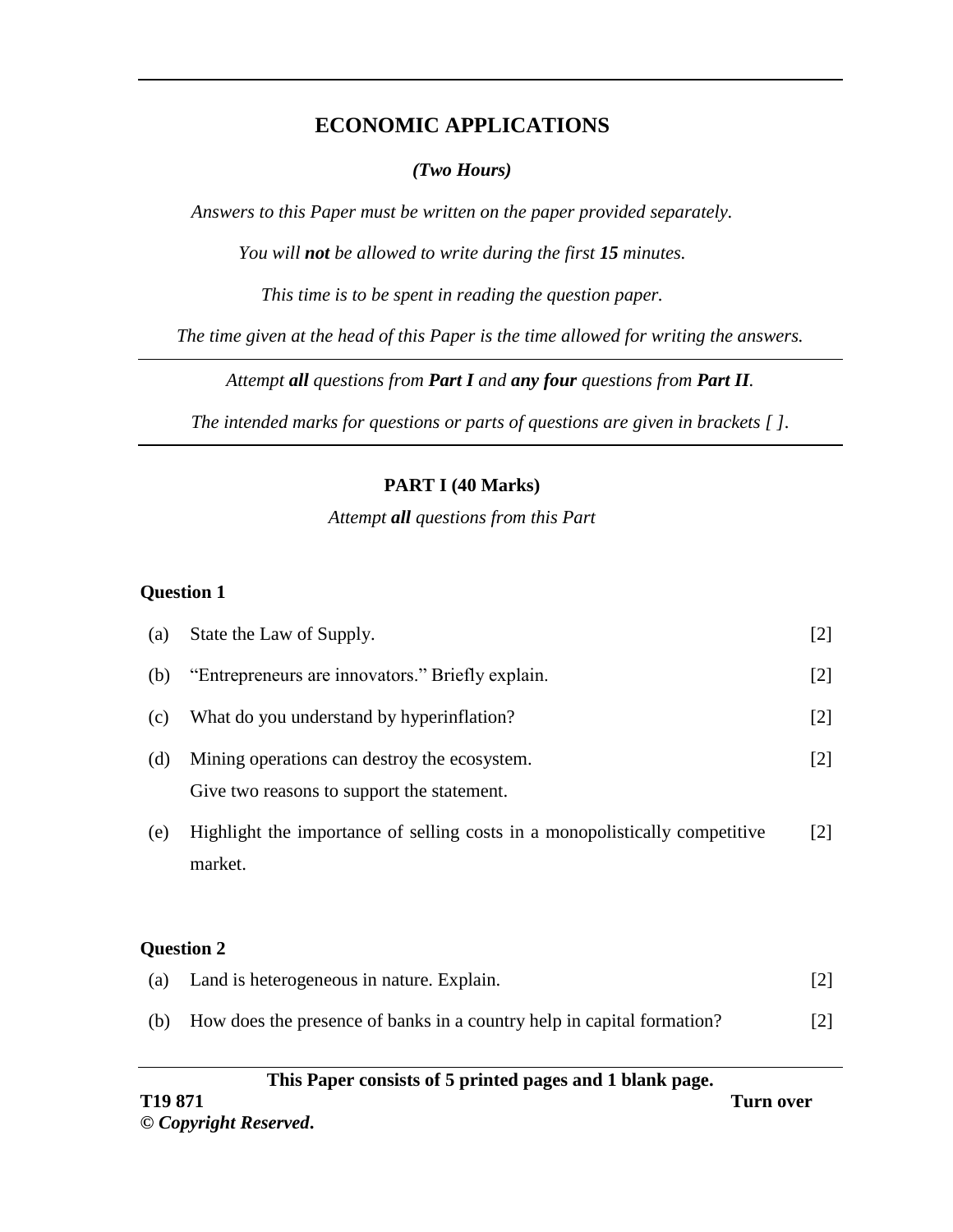(c) Which of the following is considered as labour in Economics? (i) Acting done by a film star. (ii) The judgement given by a judge in the court. (iii) Washing of clothes by a washer man. (iv) Preparation of tea by a housewife. [2] (d) Why is money referred to as legal tender money? [2] (e) What is meant by product differentiation? In which market form is it prevalent? [2] **Question 3** (a) State the formula for calculating the Price Elasticity of demand using the Percentage method. [2] (b) Explain the impact of inflation on the fixed income group of people. [2] (c) Give two examples of a pair of commodities that are substitutes of each other. [2] (d) Explain how an improper price policy results in the poor performance of public sector enterprises. [2] (e) Differentiate between capital and capital formation. [2] **Question 4** (a) How does direct tax reduce income inequality? [2] (b) What are Public Sector Enterprises? Give two examples of Public Sector Enterprises in India. [2] (c) Distinguish between sunk capital and floating capital. [2] (d) Briefly explain the following credit control methods adopted by the Central bank: (i) Publicity (ii) Moral persuasion [2] (e) Name any two instruments of Fiscal Policy. [2]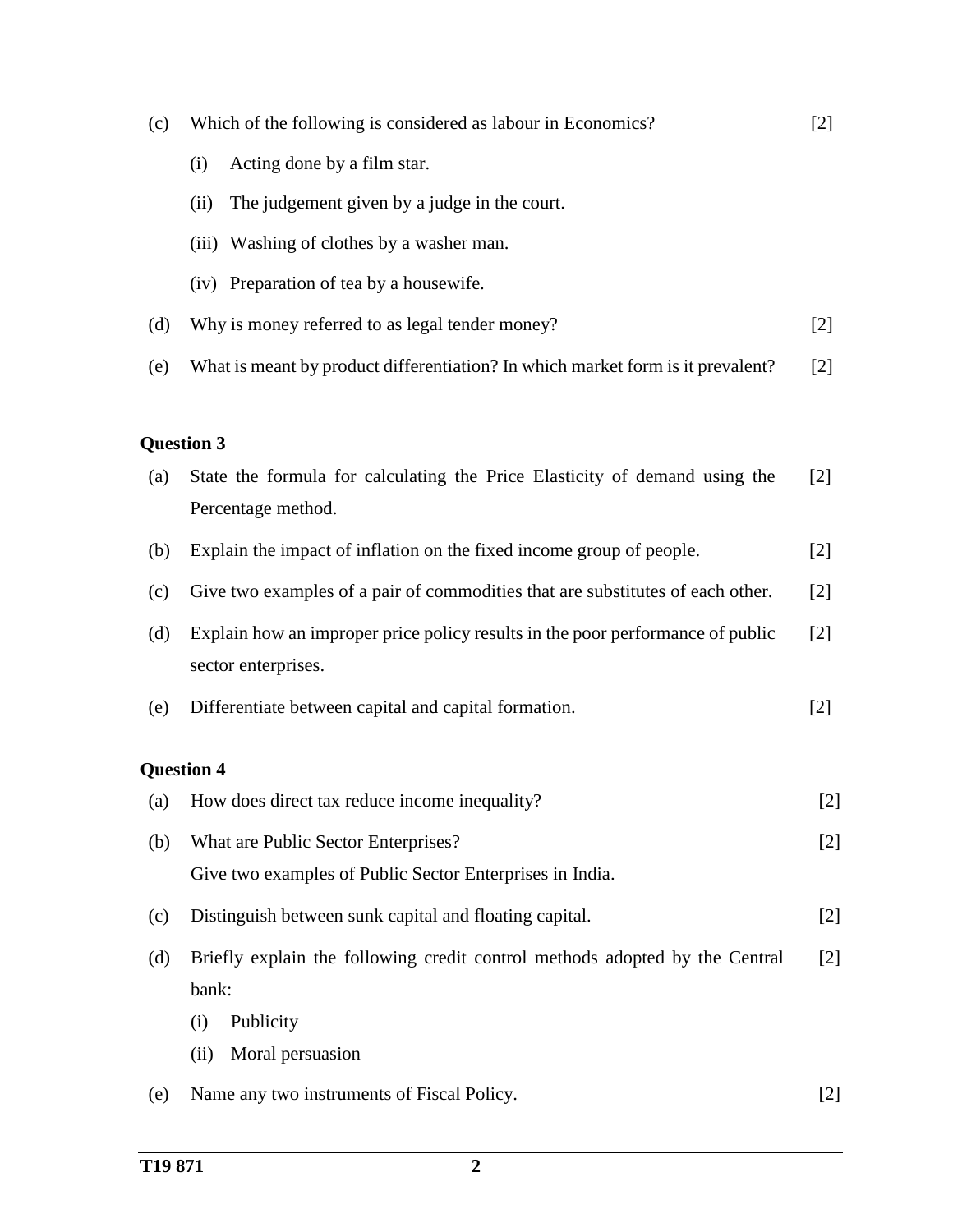## **PART II (60 Marks)**

#### *Attempt any four questions from this Part*

### **Question 5**

| (a) | Prepare an individual supply schedule.<br>$\left( 1\right)$                    |     |
|-----|--------------------------------------------------------------------------------|-----|
|     | (ii) Draw a supply curve based on the schedule prepared above.                 |     |
|     | (iii) State three assumptions of the law of supply.                            |     |
| (b) | Explain four reasons as to why land is considered to be an important factor of | [8] |
|     | production.                                                                    |     |
|     |                                                                                |     |
|     | <b>Question 6</b>                                                              |     |
|     |                                                                                |     |

- (a) Does a demand curve always have a negative slope? Give three reasons to justify your answer. [7]
- (b) Point out the differences between perfect competition and monopoly on the basis of: [8]
	- (i) Number of sellers
	- (ii) Market price
	- (iii) Entry of Firms
	- (iv) Type of products produced

### **Question 7**

- (a) Why is labour an important factor of production? Explain the following characteristics of labour: [7]
	- (i) Labour cannot be separated from the labourer.
	- (ii) Labour can improve its efficiency.
	- (iii) Labour is perishable.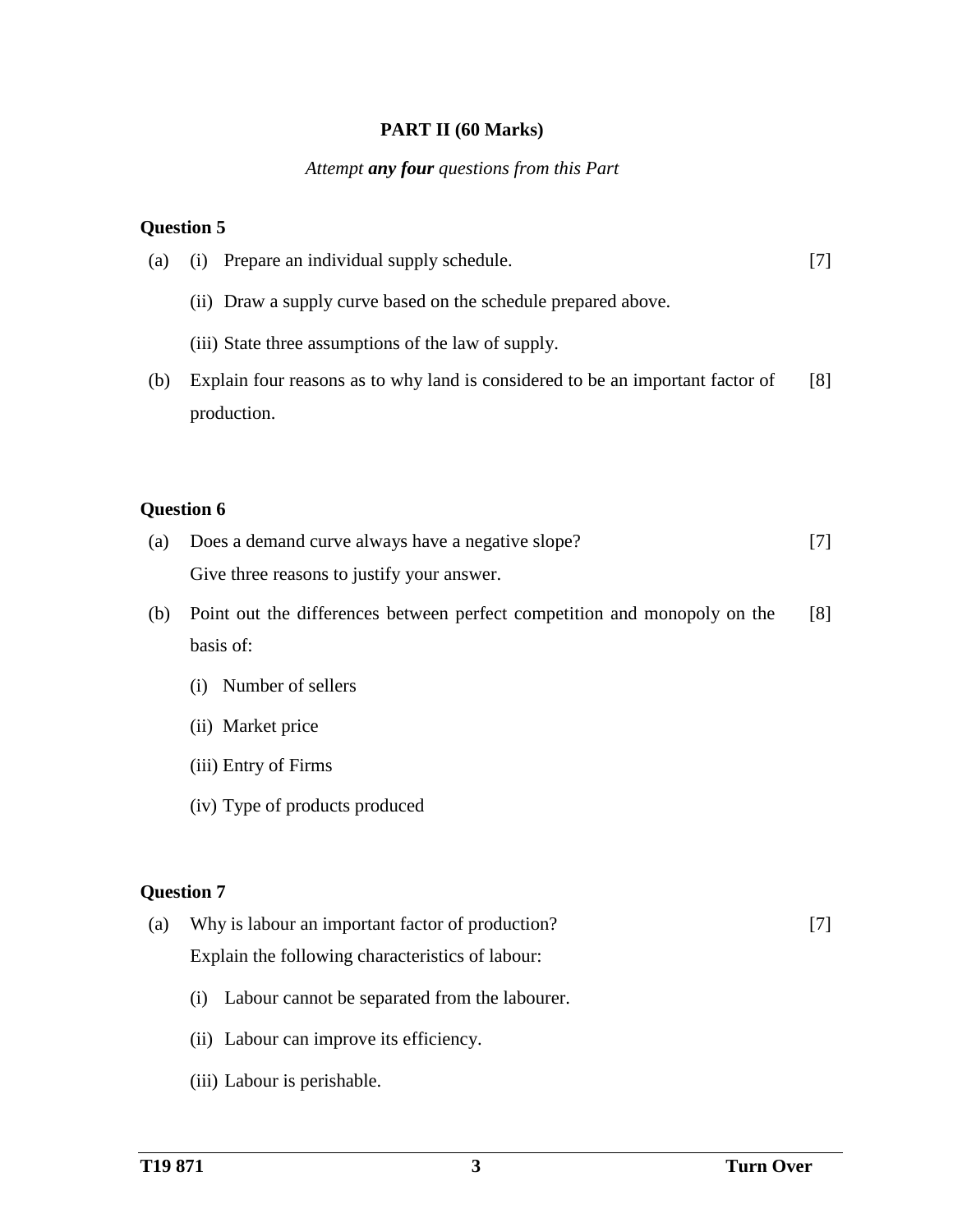(b) Discuss four ways in which an entrepreneur contributes to Economic development. [8]

### **Question 8**

(a) Define Money. Explain the secondary functions of money. [7] (b) Explain the methods adopted by Commercial Banks to mobilize funds from the public. [8]

#### **Question 9**

- (a) What is meant by urbanisation? Explain *three negative impacts* of urbanisation on the eco-system. [7]
- (b) State two merits and two demerits of direct taxes. [8]

### **Question 10**

(a) Read the extract given below and answer the questions that follow:

### **Economic Times, April 12, 2018, New Delhi**

*NEW DELHI: The Tata Group remains in the race for Air India, the debtladen national carrier on which IndiGo, Jet Airways and Emirates are no longer keen. Other airlines still interested in participating in the privatisation of Air India include Lufthansa and Singapore Airlines. Reuters on Wednesday reported that the Tata Group is not interested in bidding for Air India. But sources told ET that the Tatas have not pulled out, and are still interested in acquiring Air India along with a foreign partner.*

*Meanwhile, in another move that will allow bidders to change members between the initial and final bidding stages, likely suitors for Air India*